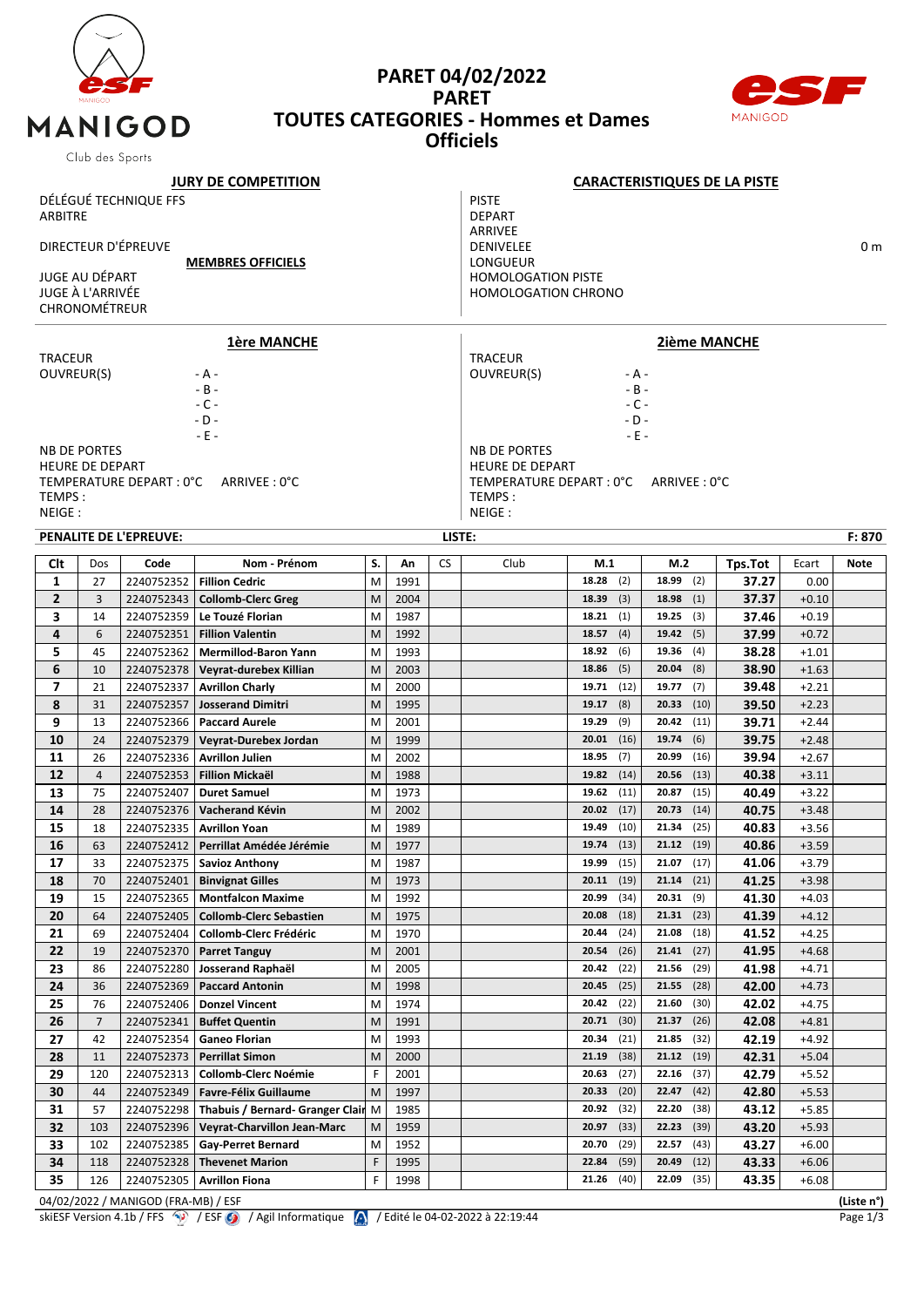

## **PARET 04/02/2022 PARET TOUTES CATEGORIES - Hommes et Dames Officiels**



Club des Sports

| Clt      | Dos            | Code       | Nom - Prénom                      | S. | An   | CS | Club | M.1   |       | M.2   |      | Tps.Tot | Ecart    | Note |
|----------|----------------|------------|-----------------------------------|----|------|----|------|-------|-------|-------|------|---------|----------|------|
| 35       | 5              | 2240752356 | <b>Henry Olivier</b>              | M  | 1986 |    |      | 21.29 | (42)  | 22.06 | (33) | 43.35   | $+6.08$  |      |
| 37       | 98             | 2240752395 | <b>Thevenet Pascal</b>            | M  | 1962 |    |      | 22.07 | (48)  | 21.32 | (24) | 43.39   | $+6.12$  |      |
| 37       | $\overline{2}$ | 2240752367 | <b>Paccard Victor</b>             | M  | 2002 |    |      | 20.82 | (31)  | 22.57 | (43) | 43.39   | $+6.12$  |      |
| 39       | 25             | 2240752338 | <b>Bastard-Rosset Jérémie</b>     | M  | 2002 |    |      | 21.19 | (38)  | 22.25 | (40) | 43.44   | $+6.17$  |      |
| 40       | 72             | 2240752399 | <b>Avrillon Christian</b>         | M  | 1974 |    |      | 21.37 | (43)  | 22.12 | (36) | 43.49   | $+6.22$  |      |
| 41       | 41             | 2240752334 | <b>Avettand Samuel</b>            | M  | 1993 |    |      | 22.20 | (51)  | 21.30 | (22) | 43.50   | $+6.23$  |      |
| 42       | 20             | 2240752368 | <b>Paccard Pierre</b>             | M  | 2000 |    |      | 22.18 | (50)  | 21.64 | (31) | 43.82   | $+6.55$  |      |
| 43       | 87             | 2240752284 | Perrillat Amédée Jules            | M  | 2008 |    |      | 21.11 | (35)  | 22.95 | (47) | 44.06   | $+6.79$  |      |
| 44       | 46             | 2240752345 | <b>Collomb-Clerc Samuel</b>       | M  | 1996 |    |      | 20.65 | (28)  | 23.44 | (53) | 44.09   | $+6.82$  |      |
| 45       | 117            | 2240752329 | <b>Thevenet Lucie</b>             | F  | 1998 |    |      | 22.40 | (54)  | 22.08 | (34) | 44.48   | $+7.21$  |      |
| 46       | 95             | 2240752390 | <b>Josserand André</b>            | M  | 1957 |    |      | 21.27 | (41)  | 23.23 | (51) | 44.50   | $+7.23$  |      |
| 47       | 39             | 2240752342 | <b>Chavas Josserand Robin</b>     | M  | 2001 |    |      | 21.78 | (46)  | 22.77 | (45) | 44.55   | $+7.28$  |      |
| 48       | 17             | 2240752372 | Perié Quentin                     | M  | 1998 |    |      | 22.13 | (49)  | 22.44 | (41) | 44.57   | $+7.30$  |      |
| 49       | 80             | 2240752274 | <b>Avrillon Jimy</b>              | M  | 2009 |    |      | 21.12 | (36)  | 23.90 | (58) | 45.02   | $+7.75$  |      |
| 50       | 68             | 2240752402 | <b>Bochet-Cadet Serge</b>         | M  | 1969 |    |      | 21.49 | (45)  | 23.55 | (56) | 45.04   | $+7.77$  |      |
| 51       | 130            | 2240752312 | <b>Collomb-Clerc Laura</b>        | F  | 2004 |    |      | 22.29 | (53)  | 22.82 | (46) | 45.11   | $+7.84$  |      |
|          | 16             |            |                                   | M  | 1986 |    |      |       | (44)  | 23.79 |      | 45.24   | $+7.97$  |      |
| 52<br>53 |                | 2240752355 | <b>Garcin Sylvain</b>             |    |      |    |      | 21.45 |       | 23.02 | (57) | 45.26   |          |      |
|          | 67             | 2240752411 | <b>Paccard Jean-François</b>      | M  | 1973 |    |      | 22.24 | (52)  |       | (48) |         | $+7.99$  |      |
| 54       | 97             | 2240752389 | <b>Josserand Hubert</b>           | M  | 1962 |    |      | 21.85 | (47)  | 23.44 | (53) | 45.29   | $+8.02$  |      |
| 55       | 51             | 2240752289 | Bastard-Rosset / Léger Laura / A  | M  | 2000 |    |      | 22.44 | (55)  | 23.10 | (49) | 45.54   | $+8.27$  |      |
| 56       | 35             | 2240752344 | <b>Collomb-Clerc Damien</b>       | M  | 1999 |    |      | 22.58 | (58)  | 23.39 | (52) | 45.97   | $+8.70$  |      |
| 57       | 29             | 2240752358 | <b>Lambersend Christophe</b>      | M  | 1994 |    |      | 22.87 | (60)  | 23.20 | (50) | 46.07   | $+8.80$  |      |
| 58       | 91             | 2240752277 | <b>Buffet Thibault</b>            | M  | 2006 |    |      | 21.12 | (36)  | 25.14 | (68) | 46.26   | $+8.99$  |      |
| 59       | 79             | 2240752278 | <b>Collomb-Clerc Jean</b>         | M  | 2008 |    |      | 22.56 | (56)  | 23.94 | (59) | 46.50   | $+9.23$  |      |
| 60       | 81             | 2240752285 | <b>Veyrat-Charvillon Iris</b>     | F  | 2008 |    |      | 22.56 | (56)  | 24.69 | (66) | 47.25   | $+9.98$  |      |
| 61       | 109            | 2240752393 | Perillat-Boiteux Hervé            | M  | 1961 |    |      | 24.21 | (72)  | 23.49 | (55) | 47.70   | $+10.43$ |      |
| 62       | 105            | 2240752391 | <b>Maliaud Pierre-Olivier</b>     | M  | 1965 |    |      | 23.62 | (64)  | 24.46 | (62) | 48.08   | $+10.81$ |      |
| 63       | 90             | 2240752279 | <b>Collomb-Clerc Louise</b>       | F  | 2008 |    |      | 24.18 | (71)  | 24.60 | (64) | 48.78   | $+11.51$ |      |
| 64       | 55             | 2240752294 | Perrillat Amédée Emilie/Emman     | M  | 1991 |    |      | 24.21 | (72)  | 24.65 | (65) | 48.86   | $+11.59$ |      |
| 65       | 9              | 2240752360 | <b>Lopez Romain</b>               | M  | 1985 |    |      | 24.06 | (69)  | 24.95 | (67) | 49.01   | $+11.74$ |      |
| 66       | 65             | 2240752410 | <b>Havard Fabrice</b>             | M  | 1982 |    |      | 23.89 | (68)  | 25.33 | (69) | 49.22   | $+11.95$ |      |
| 67       | 93             | 2240752381 | <b>Bayle Patrick</b>              | M  | 1957 |    |      | 24.82 | (79)  | 24.58 | (63) | 49.40   | $+12.13$ |      |
| 68       | 135            | 2240752331 | <b>Veyrat-Durebex Emilie</b>      | F  | 1985 |    |      | 23.78 | (65)  | 25.69 | (70) | 49.47   | $+12.20$ |      |
| 69       | 50             | 2240752299 | Thiaffey/Josserand Nadine/Anth M  |    | 1987 |    |      | 23.58 | (63)  | 26.55 | (77) | 50.13   | $+12.86$ |      |
| 70       | 83             | 2240752276 | <b>Bochet-Cadet Julien</b>        | M  | 2006 |    |      | 23.86 | (67)  | 26.29 | (75) | 50.15   | $+12.88$ |      |
| 71       | 22             | 2240752346 | <b>Dolphin Alexandre</b>          | M  | 1986 |    |      | 24.28 | (76)  | 25.95 | (74) | 50.23   | $+12.96$ |      |
| 72       | 119            | 2240752307 | <b>Bernard-Granger Jessica</b>    | F  | 1988 |    |      | 23.10 | (61)  | 27.18 | (81) | 50.28   | $+13.01$ |      |
| 73       | 77             | 2240752403 | <b>Clavel Benoît</b>              | M  | 1978 |    |      | 25.08 | (82)  | 25.75 | (72) | 50.83   | $+13.56$ |      |
| 74       | 99             |            | 2240752386 Golliet Simon          | M  | 1964 |    |      | 23.54 | (62)  | 27.71 | (83) | 51.25   | $+13.98$ |      |
| 75       | 104            | 2240752384 | Favre-Félix Jean-Michel           | M  | 1964 |    |      | 25.62 | (85)  | 25.69 | (70) | 51.31   | +14.04   |      |
| 76       | 30             | 2240752347 | <b>Duflot Adrien</b>              | M  | 1991 |    |      | 24.87 | (80)  | 27.12 | (79) | 51.99   | $+14.72$ |      |
| 77       | 136            | 2240752327 | <b>Sauvage Mathilde</b>           | F  | 1992 |    |      | 25.04 | (81)  | 27.01 | (78) | 52.05   | $+14.78$ |      |
| 78       | 94             | 2240752382 | <b>Buffet Stéphane</b>            | M  | 1966 |    |      | 28.01 | (100) | 24.11 | (61) | 52.12   | $+14.85$ |      |
| 79       | 58             | 2240752292 | <b>Josserand Morgane/Corentin</b> | M  | 1993 |    |      | 24.72 | (78)  | 28.09 | (85) | 52.81   | $+15.54$ |      |
| 80       | 116            | 2240752309 | <b>Bouyon Clémence</b>            | F  | 2001 |    |      | 26.38 | (90)  | 27.17 | (80) | 53.55   | $+16.28$ |      |
| 81       | 123            | 2240752314 | <b>Collomb-Paton Floriane</b>     | F  | 1986 |    |      | 25.87 | (86)  | 27.95 | (84) | 53.82   | $+16.55$ |      |
| 81       | 107            | 2240752397 | <b>Virieux Jean-Louis</b>         | M  | 1953 |    |      | 28.04 | (101) | 25.78 | (73) | 53.82   | $+16.55$ |      |
| 83       | 49             | 2240752291 | Ciriego / Vacherand Solène / Loi  | M  | 2000 |    |      | 25.17 | (83)  | 28.69 | (88) | 53.86   | $+16.59$ |      |
| 84       | 88             | 2240752275 | <b>Bernard Jolan</b>              | М  | 2007 |    |      | 23.83 | (66)  | 30.25 | (98) | 54.08   | $+16.81$ |      |
|          |                |            | Lathuille Clément                 | M  |      |    |      | 25.88 | (87)  | 28.54 | (87) |         |          |      |
| 85       | 92             | 2240752282 |                                   |    | 2007 |    |      |       |       |       |      | 54.42   | $+17.15$ |      |
| 86       | 78             | 2240752408 | <b>Georges Christophe</b>         | М  | 1977 |    |      | 27.37 | (96)  | 27.18 | (81) | 54.55   | $+17.28$ |      |
| 87       | 89             | 2240752287 | <b>Paulme Louise</b>              | F  | 2008 |    |      | 26.18 | (88)  | 28.75 | (89) | 54.93   | $+17.66$ |      |
| 88       | 32             | 2240752371 | <b>Pedro David</b>                | M  | 1971 |    |      | 26.82 | (93)  | 28.12 | (86) | 54.94   | $+17.67$ |      |
| 89       | 108            | 2240752392 | <b>Morel Jacques</b>              | M  | 1957 |    |      | 24.34 | (77)  | 30.83 | (99) | 55.17   | $+17.90$ |      |
| 90       | 62             | 2240752303 | <b>Paulme Gabriel</b>             | M  | 2010 |    |      | 26.95 | (94)  | 29.16 | (90) | 56.11   | $+18.84$ |      |
| 91       | 114            | 2240752326 | Pataille Mélanie                  | F  | 1994 |    |      | 26.58 | (91)  | 29.68 | (93) | 56.26   | $+18.99$ |      |
| 92       | 71             | 2240752398 | Armand Jérôme                     | M  | 1979 |    |      | 27.41 | (97)  | 29.49 | (91) | 56.90   | $+19.63$ |      |

04/02/2022 / MANIGOD (FRA-MB) / ESF **(Liste n°)** skiESF Version 4.1b / FFS  $\circled{?}$  / ESF  $\circled{9}$  / Agil Informatique  $\circled{?}$  / Edité le 04-02-2022 à 22:19:44